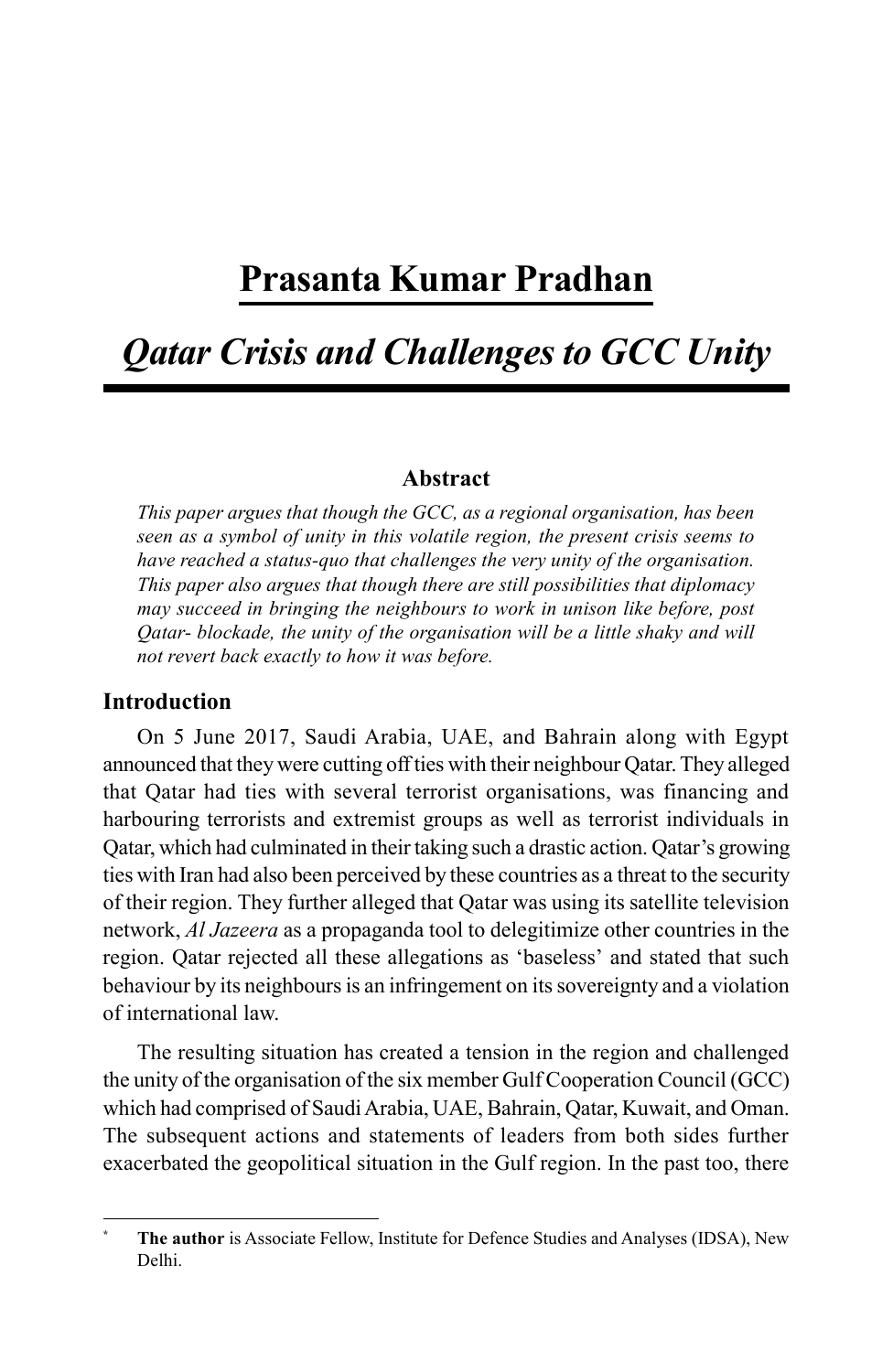have been several instances of differences emerging among the members of the GCC, but all have always been resolved amicably through negotiation and dialogue. But the present crisis seems to be more than a family feud among the Arab Gulf Sheikhdoms and is turning out to be an existential challenge for the GCC as the small cracks in the unity of the organisation are now widening into chasms of much larger proportions.

# **GCC as a Symbol of Unity**

The GCC was formed in 1981 with the aim of bringing the Gulf sheikhdoms together to ward off any outside threat and cultivate deeper political, economic, cultural ties among themselves. The similar nature of political and economic systems further motivated them to forge ties amongst themselves and remain united. The Iranian Islamic revolution of 1979 which brought Ayatollah Khomeini to power challenged the Gulf monarchies. The Monarchies thus joined hands together to fight against any potential political, ideological and security challenges emanating from an ideologically motivated, Shia-majority Iran. The solid relationships and unity among the royal families was an important aspect for the formation of the GCC which in turn shaped the security and strategic environment in the Gulf region. Over the decades, the GCC has emerged as a strong regional organisation in the otherwise unstable West Asia.

In the economic field, GCC has witnessed a number of successes and milestones. A GCC Customs Union was introduced in 2003. They also signed a GCC common market in 2008 to encourage cross-border investments amongst themselves. In 2009, Saudi Arabia, Qatar and Kuwait proposed formation of a GCC Monetary Council which would ultimately result in adopting a single GCC currency which, however has not been fructified so far. Their growing economies primarily by dint of the vast oil and gas reserves in their countries made them a powerful economic bloc not only in the region but also in the world. A number of countries came forward to sign free trade agreements with the GCC and their huge energy reserves have been the primary bargaining chip for them.

Their shared concerns about the regional security in the Gulf made them join hands together. The concern of a growing Iran with a nuclear programme was a common binding factor for the GCC member states. The GCC has a Peninsula Shield Force – a military force comprising of militaries of all the six GCC countries to defend the member countries from external aggression. The GCC defence planning council coordinates the militaries of the member countries.

Politically, the GCC has remained a unified bloc though differences have persisted among the member countries over a number of issues. The GCC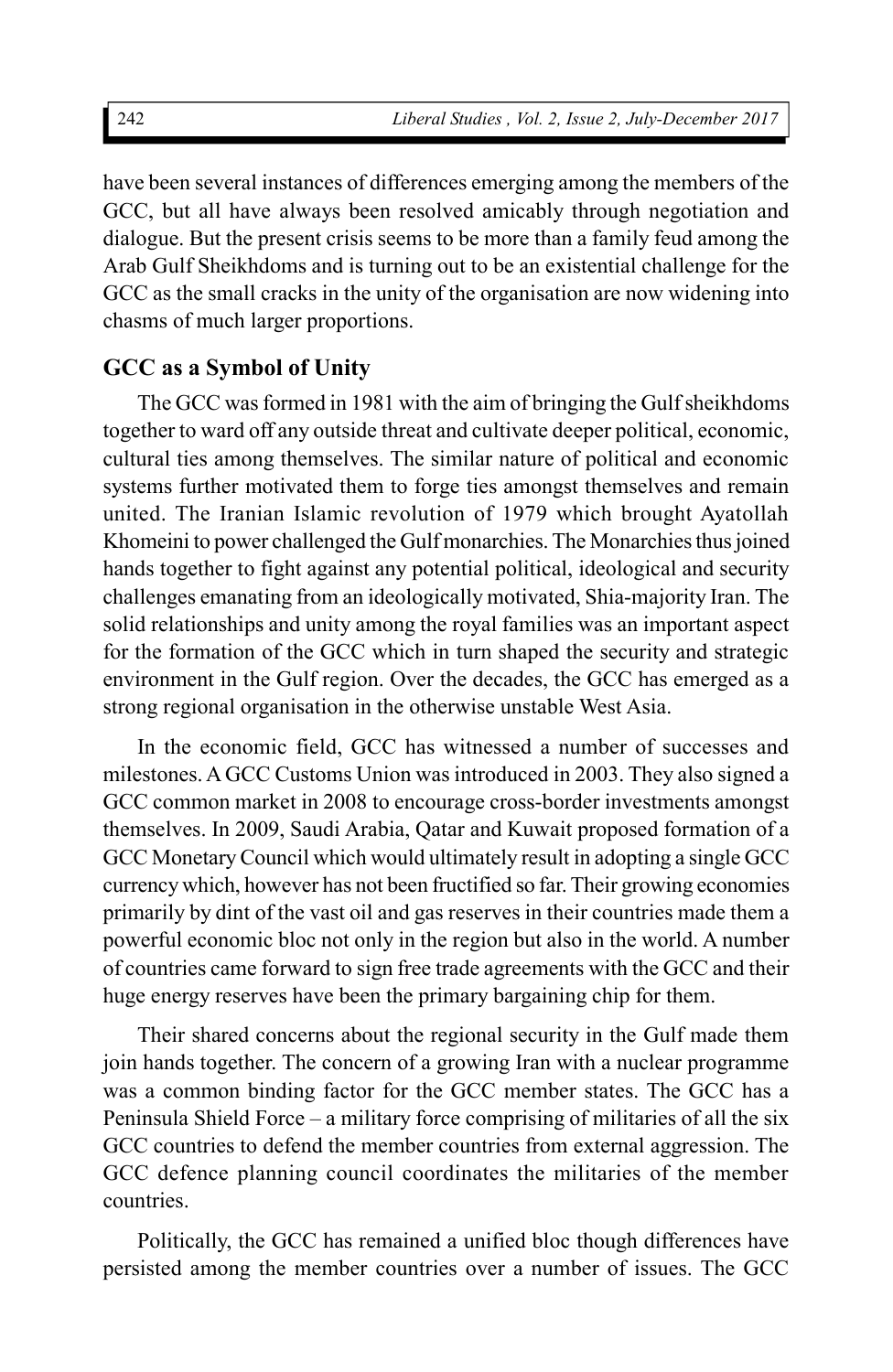countries have remained allies of the USA and the latter has military forces deployed in all the GCC states since the Gulf War in 1991. Iran has been perceived as a common adversary for both the GCC and US. In recent years, the GCC has interacted with all the major powers of the world and also with a large number of countries from Europe, Asia and Africa and Latin America.

# **Arab Unrest and Differences within the GCC**

The Blockade of Qatar is not an isolated incident in the geopolitics of the Gulf region. It is the result of an accumulation of allegations against Qatar and the refusal on the latter's part to comply with the expectations and demands of the Saudi-led group. The blockade is a deliberate attempt on the part of the Saudi led group to punish Qatar for not confirming to their views on regional security. Tension has been simmering between Qatar and its neighbours since the beginning of the popular unrest in the Arab world. The subsequent regional geopolitics and their competing national interests further widened the gap. Consequently, Saudi Arabia and Qatar have emerged as the two main actors in this geopolitical game.

Arab Spring changed the geopolitical and security situation in the region, which made the Gulf sheikhdoms cautious not only to save their regimes but also protect their national interests in the fluid security environment. Aggressive pursuit of foreign policy objectives, uncompromisingly safeguarding their own national interests and the intense desire to play a role in the regional politics have driven the countries to take such stubborn positions.

Both Qatar and Saudi Arabia are politically proactive and economically influential not only in the Gulf region but also in the wider West Asian and North African region. They have used their political and economic clout to shape the course of popular protests in West Asia and North Africa. Their competing interests have led to clash of interests on several occasions. A major clash of interest between the two broke out in Egypt in the aftermath of the overthrow of Hosni Mubarak from power. Muslim Brotherhood led by Mohamed Morsi came to power in Egypt in 2012. This came as an advantage for Qatar as it has always maintained strong ties with the organisation and it engages with some of the top leadership of the Muslim Brotherhood. On the other hand, it came as a challenge for Riyadh as it had cultivated strong ties with the Mubarak regime and had a chequered history of relationship with the Muslim Brotherhood. Similarly, in Syria, though both Saudi Arabia and Qatar support the Syrian opposition coalition, they supported different factions of the opposition due to ideological differences. Riyadh reportedly supports the Salafist elements in the Syrian opposition while Qatar supports a wide spectrum of the opposition but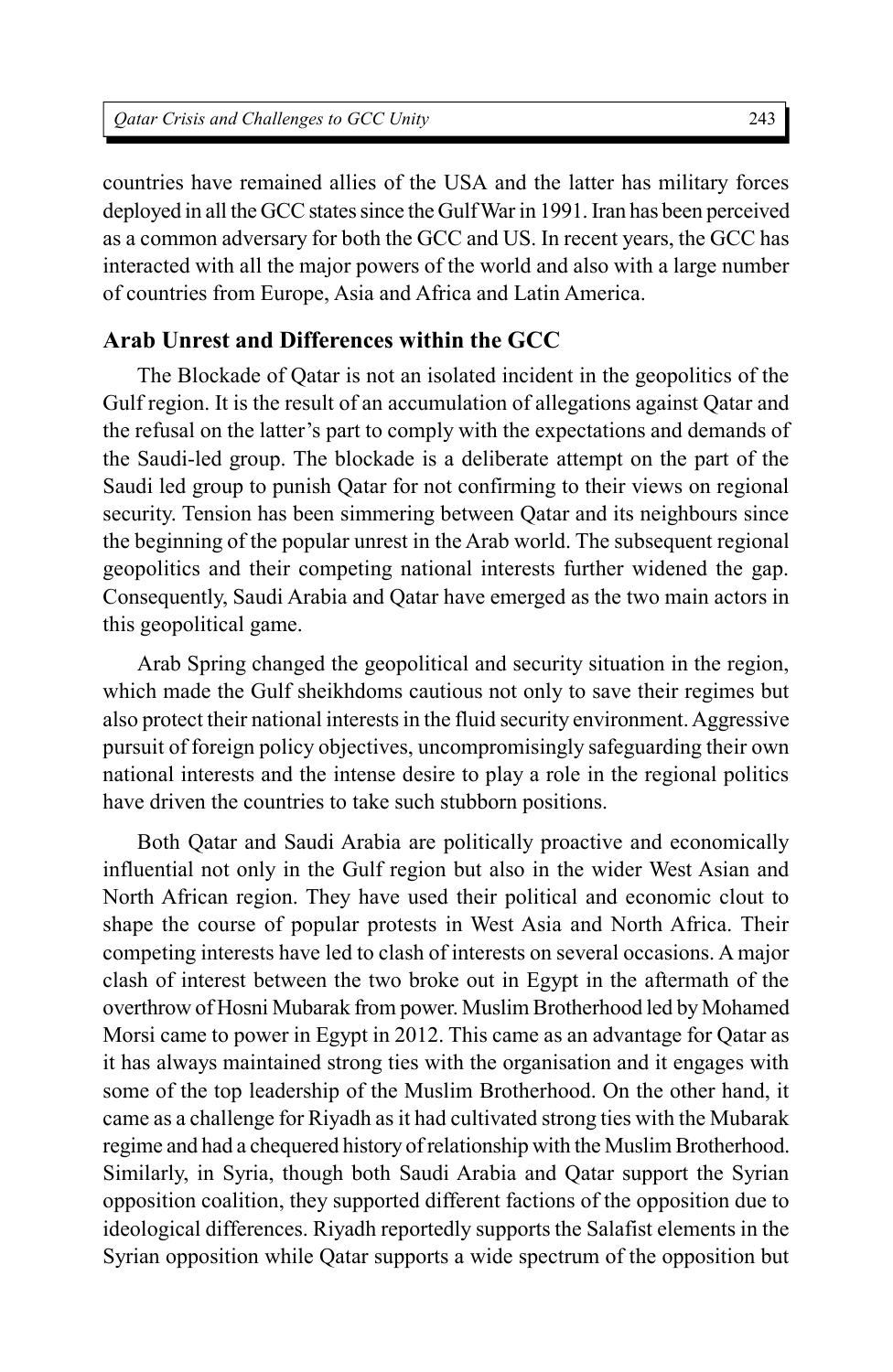primarily the Muslim Brotherhood.<sup>1</sup> Saudi Arabia was not an active player in Libya though it supported harsh measures against the Muammar Gaddafi regime. Qatar was not only vocal against Gaddafi, it also supplied weapons to the Libyan opposition forces fighting against the Gaddafi regime.<sup>2</sup> Such proactive Qatari role in the regional developments certainly did not go down well with Saudi Arabia.

Since the establishment of the GCC, Saudi Arabia has been the most dominant player in the organisation. It has to a large extent determined the agenda and vision of the organisation. Saudi Arabia's frayed relationship with Iran has been one of the important determinants of its regional policy. The GCC's position against Iran over regional issues is well known and Riyadh has articulated its anti-Iran stance repeatedly at various international platforms. Since the Arab unrest began, Saudi Arabia has been further infuriated with the active Iranian involvement in other regional issues such as in Syria, Yemen, Iraq, Hezbollah, and Hamas among others. It, thus, expects a hardliner anti-Iran stance from its GCC neighbours. The smaller Sheikhdoms of the GCC, over the years, have adopted their own independent foreign policies, which sometimes have gone against the wishes and interests of Riyadh. For instance, countries like Oman and Qatar have established ties with Iran showing their independence in making decisions in their own regional policies. Oman played an important role in the signing of the Joint Comprehensive Plan of Action (JCPOA) between Iran and the P5+1. Similarly, there have been differences among them over other regional issues such as the Muslim Brotherhood, Hamas, developments in Egypt, Syria, and so on. Riyadh, apparently, has not been able to accept this fact, resulting in the emergence of differences within the organisation. Riyadh's acceptance of its smaller neighbours playing a determining role in the affairs of the region and beyond, would to a large extent, determine the unity of the GCC as an organisation. Accumulation of differences over a number of geopolitical and security related issues over the years have created these cracks among the Gulf Sheikhdoms.

# **Conflicting Perceptions**

Amidst all these allegations and counter-allegations, both the sides have justified their actions. The Saudi led group has based its arguments on the core concerns of regional security, and countering the threat of terrorism. Anchoring their arguments in the need to stop support to terrorism and its financing, they have put forth their image as champions against terrorism and have called themselves the Anti-Terror Quartet (ATQ). The Saudi-led bloc has accused Qatar of supporting terror and extremist groups in the region. The group believes that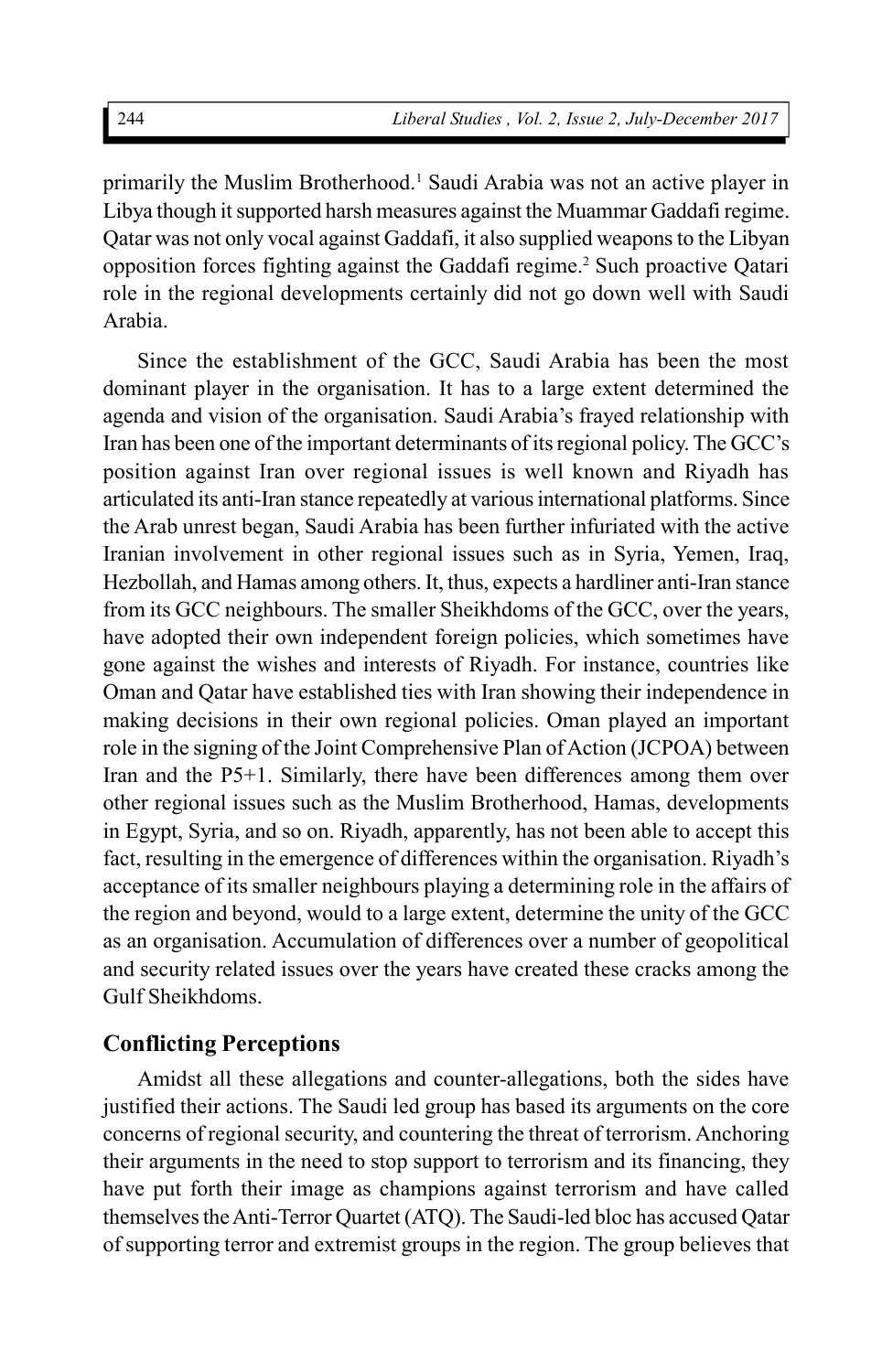Qatar's alleged support for Muslim Brotherhood, Hamas, Taliban and other extremist groups represents immense security challenges for the region. Saudi leaders have stated that Qatar needs a course correction in its regional and foreign policy and must return to the mainstream. This was reflected in Saudi Foreign Minister Adel Al Jubeir's statement, where he said that, "Nobody wants to hurt Qatar. It has to choose whether it must move in one direction or another direction."<sup>3</sup> He also added that, "We want to see Qatar implement the promises it made a few years back with regard to its support of extremist groups, (and in) regard to its hostile media and interference in affairs of other countries."<sup>4</sup> Similarly, UAE Minister of State for Foreign Affairs Anwar Gargash said "We have reached a *cul-de-sac* in terms of trying to convince Qatar to change course. Qatar's 'fingerprints are all over the place' in terror funding. Enough is enough."<sup>5</sup>

Qatar, on the other hand, anchors its arguments on the norms of sovereignty as an accepted principle of international law, diplomacy and relations among nations. For Qatar, the blockade and the subsequent list of demands by the Saudi-led group is a violation of principle of sovereignty and international law. While rejecting all the allegations of supporting terror and extremist groups Qatar's Foreign Minister Sheikh Mohammed bin Abdul Rahman Al Thani alleged that the neighbours of Qatar are "demanding that we have to surrender our sovereignty" which is something it would never do.<sup>6</sup> He also stated that "Qatar continues to call for dialogue, despite the violation of international laws and regulations, and that it is a clear aggression and an insult to all international treaties, bodies and jurisdictions."<sup>7</sup> He further clarified that Qatar "never compromised collective security of the region" and stated that his blockading neighbours are guilty of "extraordinary, unprovoked and hostile actions."<sup>8</sup>

In July 2017, the Saudi-led group sent a list of 13 demands to Qatar to comply thus leading to further aggravation of the conflict. The demands, among others, included severing ties with the terrorist organisations, scaling down ties with Iran, closing the Turkish military base in Qatar, shut down *Al Jazeera* and its affiliates and to cease contact with the political opposition in their countries.<sup>9</sup> They also added that complying with their demands is a precondition for any future negotiations with Qatar. Such demands by the Saudi-led bloc is reflective of their obstinacy vis-a-vis Qatar. Such an inflexible approach towards their neighbour has made the situation even more protracted and convoluted.

Qatar dismissed these demands and alleged that the demands are "meant to infringe the sovereignty of the state of Qatar, shut the freedom of speech and impose auditing and probation mechanism for Qatar."<sup>10</sup> Facing such massive isolation by its neighbours, Qatar has fallen back on the sovereignty norm as a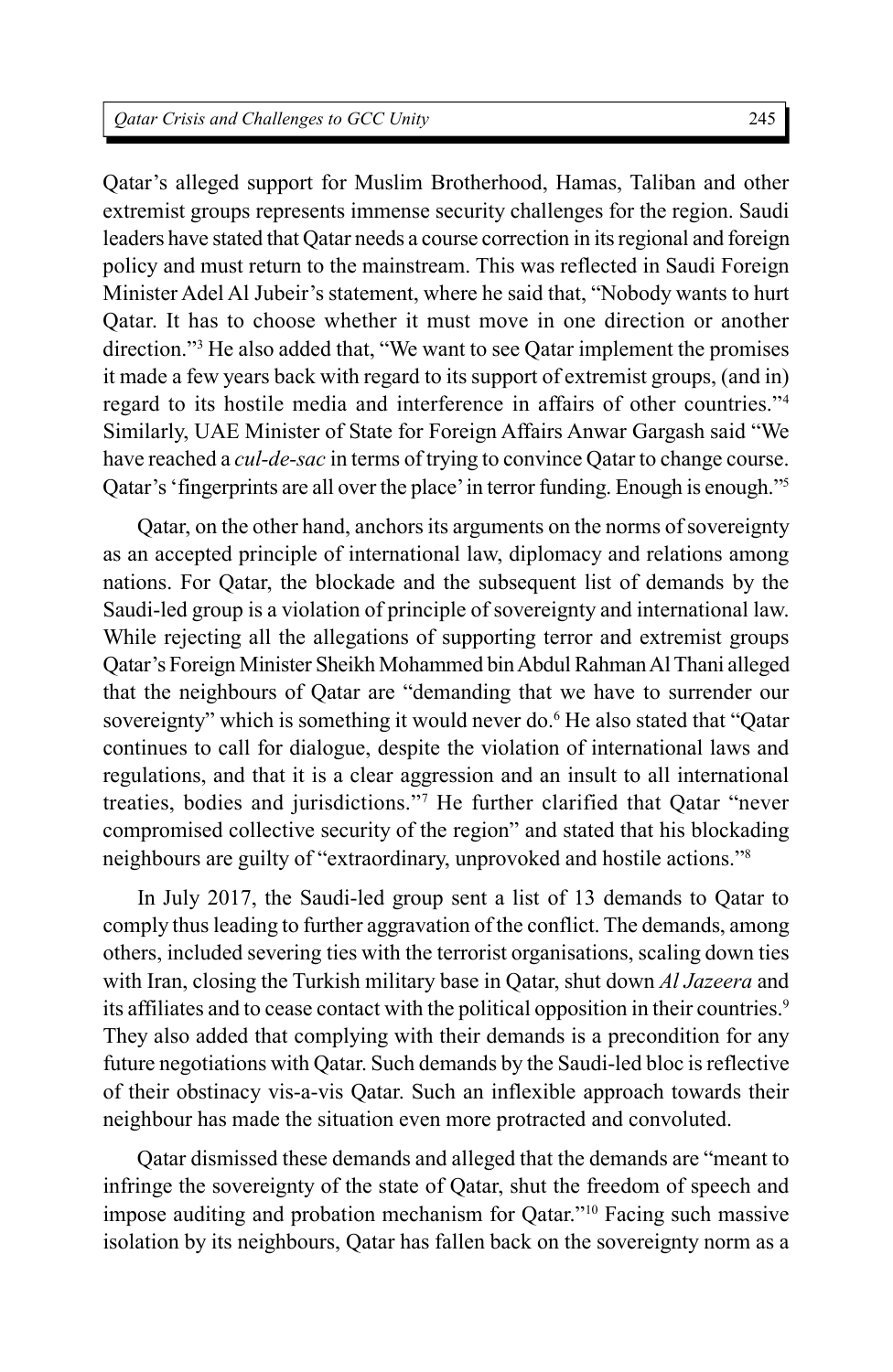prime determinant of its approach towards the issue. While it supports dialogue and negotiation to ease the tension and reach any acceptable solution, it has maintained that its national sovereignty is not negotiable. Thus, by putting the principle of sovereignty at the forefront of its defence, Qatar has not only played it safe but also found a legitimate and acceptable position for itself to show its political righteousness and expediency to the world. Emir Sheikh Hamad strongly announced that Qatar's sovereignty is red line for Qatar.<sup>11</sup>

#### **Neutrality and Mediation by Kuwait and Oman**

So far Kuwait and Oman have been mediating to diffuse the tension in the aftermath of the blockade. Kuwait and Oman do not have any issues with Doha's foreign policy which has irritated the Saudi-led bloc. Kuwait and Oman have also maintained neutrality in the Saudi-Iran conflict except the issues which are agreed upon in GCC as a collective. Caught between two stronger and wealthier neighbours, these two smaller countries have the herculean task of persuading them to come to the negotiating table. Immediately after the Saudi-led block announced to cut off their ties with Qatar, Kuwaiti Emir Sabah Al Ahmad Al Jaber Al Sabah visited Riyadh and Doha. He reportedly carried a list of demands from Riyadh to Doha. Though Kuwait immediately joined the mediation, it has not been successful till now. Kuwaiti Emir has made trips to Riyadh and Doha, and has carried messages from both sides for each other. Though both sides have accepted Kuwait as a mediator, they have been using Kuwait to pass on their messages to the other party rather than expressing their desire to sit on the negotiate table to resolve the deadlock. Despite Kuwait's best efforts, there is still no direct communication established between Saudi Arabia and Qatar – the major parties in the conflict. The mediation by Qatari emir has not been able to bring the conflicting parties together, but it has certainly prevented the conflict from escalating further.

Like Kuwait, Oman also does not want to get involved in the regional conflicts involving its neighbours. Oman, in the past, has helped to bring Iran to the negotiating table and playing a role in the signing of the JCPOA. It has also attempted mediation in Syria and Yemen though without much success. Omani ruler Sultan Qaboos bin Said Al Said is the only surviving leader of the GCC who was present during the formation of the GCC in  $1981<sup>12</sup>$  So it has been his endeavour to keep the organisation united and to bring a political solution to the conflict among its members without any further damage to the unity among the Gulf monarchies.

Ironically, the two main actors in this conflict – Saudi Arabia and Qatar – have mediated in a number of conflicts throughout the region in the past. They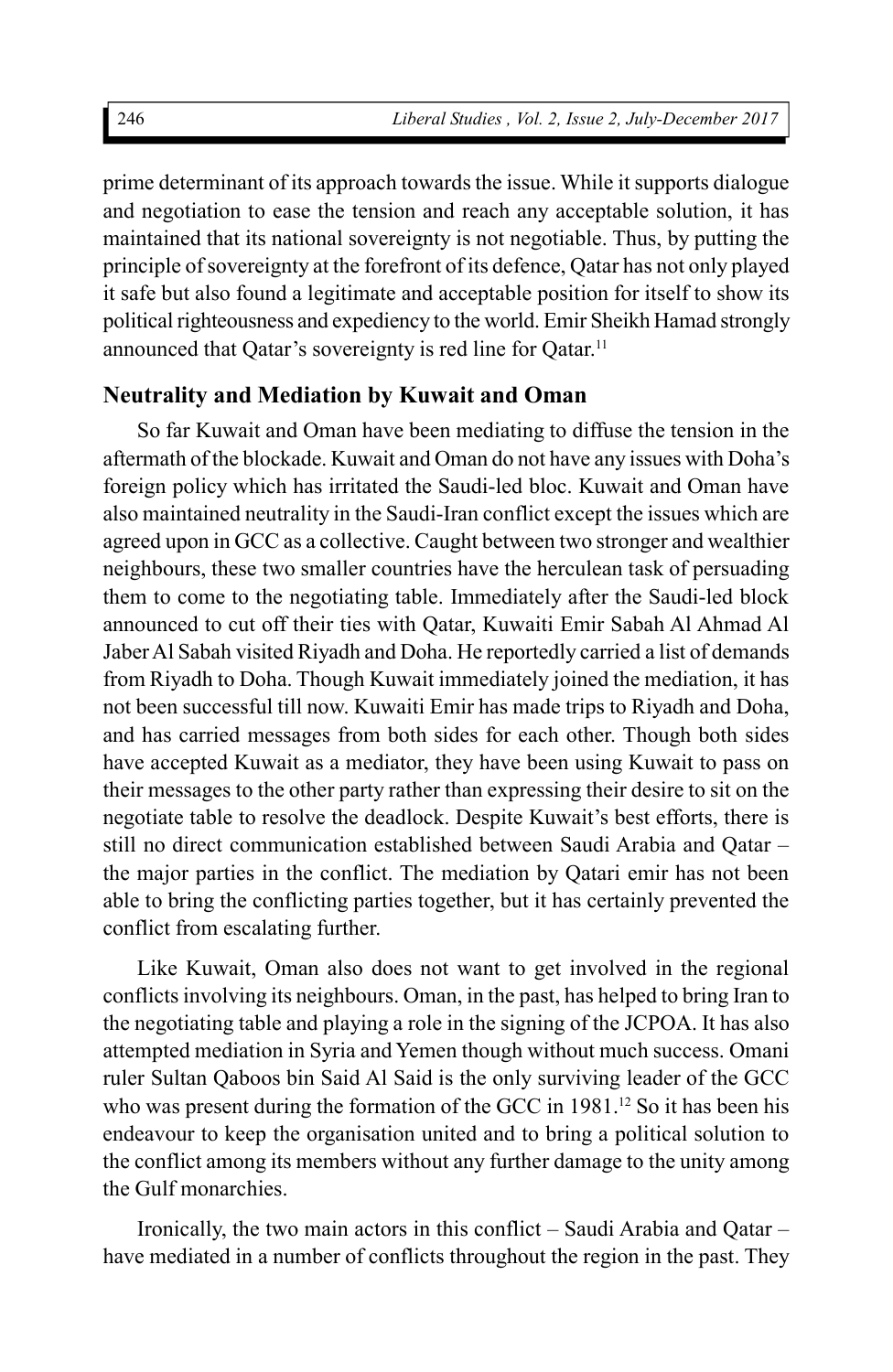have used mediation as a foreign policy tool to enhance their image and prestige in the Arab world and beyond. But in the present turn of events, the regional mediators who earned respect for bringing warring parties to the negotiating table have locked horns between themselves. Thus, what is required in the current situation is an adept mediator who can bring both the countries to the negotiating table.

## **Evolving Regional Geopolitics**

In the aftermath of the announcement of the blockade, Iran was the first country to seize the opportunity by extending cooperation to Qatar. On the face of the blockade, Iran's support came both as a political support as well as a foreign policy tool in the hands of Qatar. Iran supplied essential commodities such as food and medicines to Qatar immediately. In June 2017, Iran claimed that the volume of its exports to Qatar was over 1,100 tonnes of food to Qatar every day.<sup>13</sup> Iran also allowed Qatar to use its airspace. While Iran has called for a negotiated settlement of the crisis, it certainly seems to be the largest beneficiary of the unfolding situation. The situation serves Iran's geopolitical interests. Besides, conflict between the countries of the GCC adds to Iran's strategic advantage in the region. Saudi Arabia has, in the past, always used the GCC as a unified bloc portraying it as a Sunni dominated organisation against the Shia majority in Iran. Saudi Arabia intends to keep Iran off the political, security and strategic affairs of the Gulf region. But isolating Qatar has pushed it in further proximity to Iran. Qatar's Foreign Minister Sheikh Mohammed bin Abdulrahman Al Thani stated that by adopting strong measures against Qatar, the Saudi-led group is giving Iran, "Qatar, like a gift".<sup>14</sup>

Bahrain too, has stood firmly with Saudi Arabia in isolating Qatar. Expressing the need to bring Qatar on the right track, Bahraini Foreign Minister Sheikh Khalid bin Ahmed Al Khalifa stated that the blockade would 'continue as long as it takes'<sup>15</sup> for Doha to mend its ways. At the same time Bahrain is concerned about the growing Iranian influence in the region and the growing warmth in Iran-Qatar relationship in the aftermath of the announcement of the blockade. Thus, while Bahrain wants Doha to fall in line by mending its policies and wants to penalise Qatar for its policies, at the same time, it also wants to keep Iran away from becoming a close ally to Qatar and interfering in the regional politics of the Arab Gulf. Their traditional perception towards Iran propels them to think that Iran is "a rogue power that can bring destruction to this neighbourhood."<sup>16</sup>

With the growing hostility exhibited from its Arab neighbours, Qatar has changed its approach towards working with Iran. Disregarding pressure from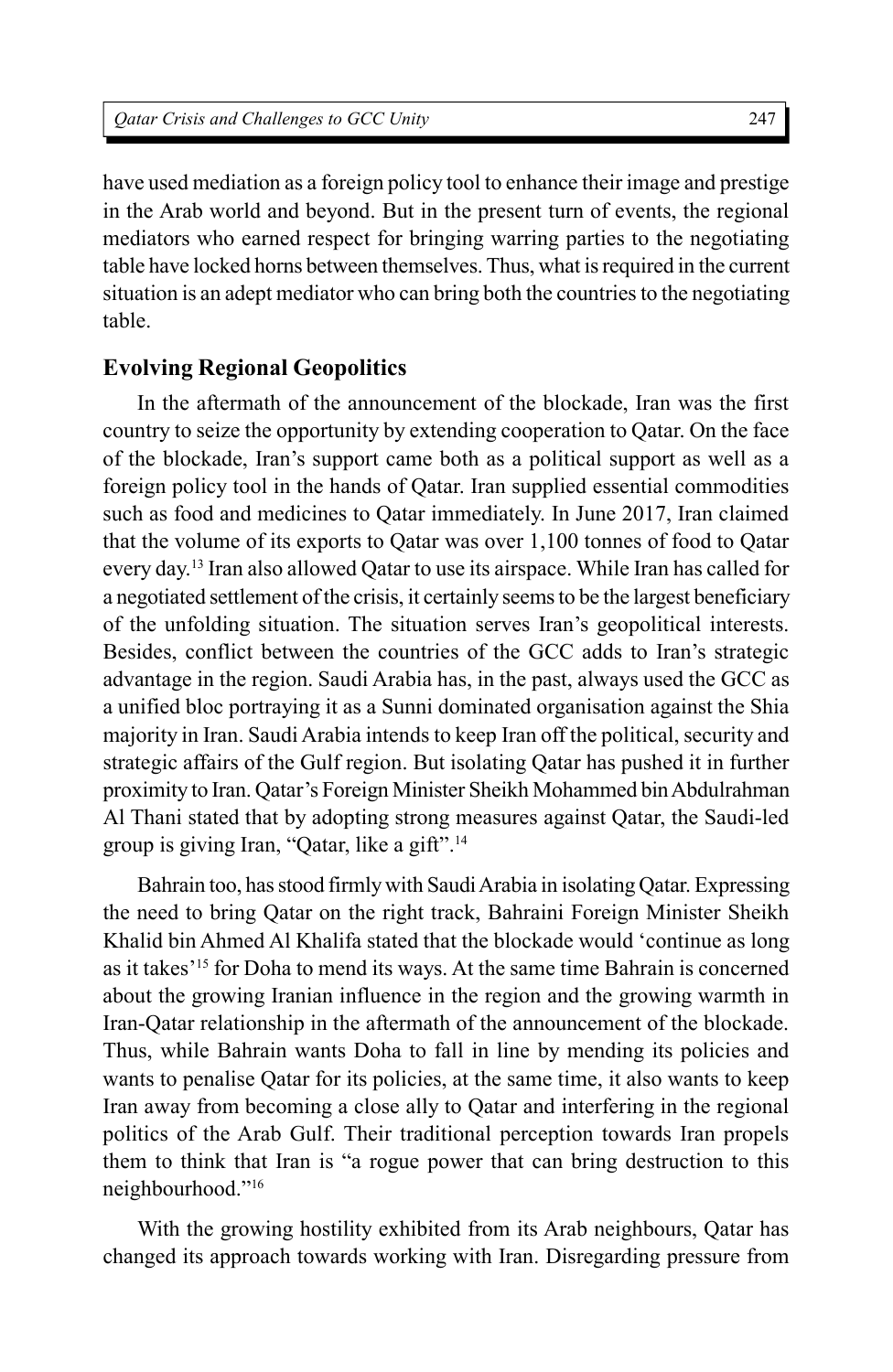the blockading countries, Qatar has restored its diplomatic relations with Iran in August 2017. Qatar along with other GCC countries had originally recalled their envoys from Iran in January 2016 when an angry mob had ransacked the Saudi consulate in Mashhad in Iran, in reaction to the execution of the prominent Saudi Shia cleric Sheikh Nimr Al Nimr by the Saudi authorities. Qatar's decision to fully restore the diplomatic ties with Tehran shows the Qatari determination of going in its own way without succumbing to the pressures from its GCC neighbours. Furthermore, the Iranian Foreign Minister Mohammad Javad Zarif visited Doha in October 2017, and met with Emir of Qatar, Sheikh Tamim Bin Hamad Al Thani. After the meeting, Sheikh Tamim stated that Qatar is comfortable with its ties with Iran.<sup>17</sup> Thus, Doha's defiance has further infuriated the blockading quartet. The behaviour of the blockading countries as well as Qatar shows that the unity of the GCC could be sacrificed for their own national security and strategic interests.

Similarly, Turkey's open support for Qatar has redrawn the lines of geopolitical alliances in the Gulf region. Turkey condemned the Saudi-led blockade of Qatar terming it as "inhuman and against Islamic values" and added that "its as if a death penalty decision has been taken for Qatar". <sup>18</sup> On the other hand, Turkey sent its military to aid Qatar as per an earlier agreement between both the countries. Both Turkey and Qatar are engaged in talks since last several years over their defence and military cooperation. Turkey and Qatar signed a defence industry cooperation agreement in 2007, and a military training agreement in 2012. Further in 2014, both agreed for the establishment of a Turkish military base in Qatar. In April 2016, Turkey and Qatar signed a military accord in Doha among others, comprising of deployment of the Turkish military forces in Qatar.<sup>19</sup> After the announcement of blockade by the Saudi-led bloc on June 5, 2017, the Turkish parliament quickly approved the legislation of Turkish troop deployment in Qatar. Both the countries have supported the protests in Egypt against the Mubarak regime and have condemned the military coup staged by Sisi which overthrew the Muslim Brotherhood government led by Mohamed Morsi. Both these countries have maintained close ties with the Muslim Brotherhood and the Hamas which are banned by the other countries. A horrid ideological battle is also reflected in the Turkish decision to side with Qatar. Turkey and Qatar have strong links with the leadership of the Muslim Brotherhood while Saudi Arabia, UAE, Bahrain and Egypt consider it as a terrorist group. Notably, both Turkey and Qatar are the main backers of the Muslim Brotherhood in the Syrian theatre.

The crisis has brought Iran and Turkey on the same side of this geopolitical battle. Iran and Turkey have remained 'uneasy neighbours'20 for decades with a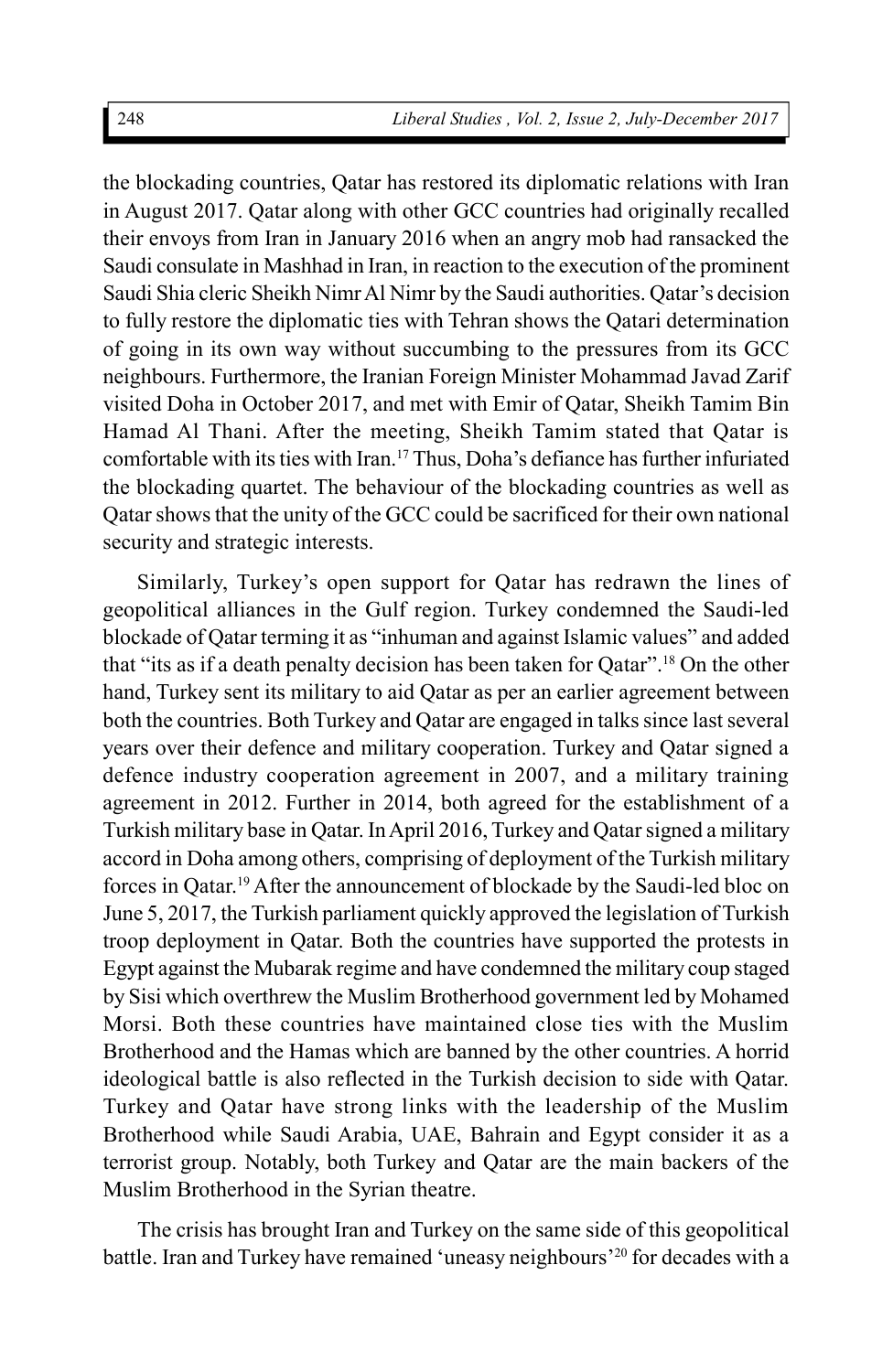249

few periodic instances of cooperation between them. Any developments at the regional level have often impacted the bilateral relationship between the two. While in the recent past Turkish President Recep Tayyip Erdogan has been critical of Iran's role in the region stating that "there is Persian nationalism in the Middle East…we have to counter these efforts,"<sup>21</sup> he now finds Iran on the same side, staunchly supporting Qatar. The relationship between Turkey and Iran had been adversely affected since the beginning of the 'Arab Spring' and both countries had found themselves at opposite ends in the conflicts in Syria and Iraq. But now, both the countries have come together in support of Qatar after its blockade. This provides another opportunity for both these countries to join hands together. If this happens, the geopolitics of the West Asian region would undergo a tectonic change with Qatar, Turkey and Iran on one side and the Saudi-led group on the other.

## **The US Factor**

The US is the most powerful external player in the Gulf region, and has substantial influence over the Gulf Sheikhdoms. It has strong ties with all the members of the GCC. Soon after the announcement of the blockade, President Trump in a series of tweets supported the action of the Saudi led group and alleged that Qatar was supporting terrorism in the region. President Trump's immediate reaction of this nature to the blockade of Qatar was both alarming and atypical of the US approaches towards the GCC so far. Traditionally, the US has maintained a cordial and balanced approach towards the members of the GCC as it has significant interests in all the GCC countries which include huge military deployments in all the GCC countries. The Obama administration engaged with the GCC as a collective, while at the same time maintaining strong ties with the individual countries. During the Obama administration, forums such as the US-GCC strategic cooperation forum and a US-GCC security committee were formed. Obama engaged with the GCC as a collective bloc to fight against terrorism and particularly they had joined hands together to fight the ISIS.

But under the Trump administration, it seems as if Saudi Arabia and UAE have emerged as the two new favourites over the other GCC members. While President Trump's initial remarks showed his biases against Qatar, other statements coming out of his officials were more moderate and reflective of the continuing US policies towards the GCC. Trump has now toned down his approach and expressed his interest to mediate in the conflict. US Secretary of State Rex Tillerson has made trips to the Gulf and appealed for a political solution to the conflict. Tillerson during his visit to Doha in October 2017 stated that the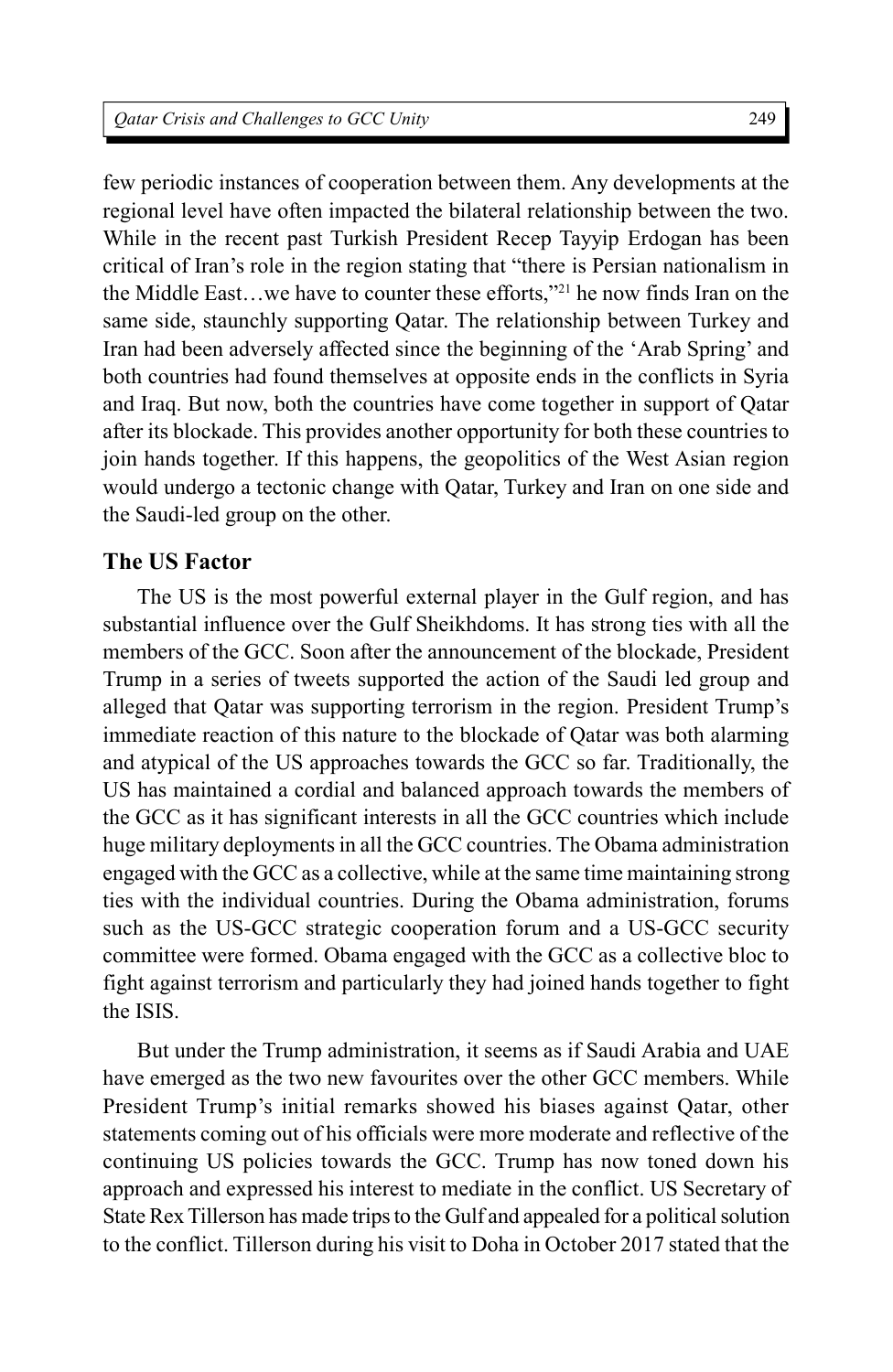GCC is "most effective when it is unified" and expressed support from the US for the mediation efforts by the Kuwaiti Emir.<sup>22</sup> The approach of the US towards the conflict would play a crucial role and could impact the unity among the GCC member states.

## **Future of GCC Unity**

The tussle within the GCC is not a completely new phenomenon. Several differences had emerged within the organisation in the past too and the differences had been addressed with negotiations and dialogue and resolved. But this time, the isolation of Qatar by the Saudi-led group was a bit too much. Both sides are sticking to their stands, and as a result the conflict has aggravated and continues to linger. The regional geopolitics has also unfolded with new regional alliances and thus a shift in the balance of power in the Gulf region. The idea of Gulf unity has been challenged as the major Gulf countries have been divided over most of the crucial issues of security and regional cooperation. The fault lines of conflict and cooperation in the Gulf region seem to be oscillating like a pendulum. With the mediation efforts of Kuwait and Oman, the countries of the region may eventually succeed to strike a deal among themselves. But the unity among the Gulf Sheikhdoms will not regain the same footing as before. Too much bad blood has been spilled between the countries, especially between Qatar on one hand, and Saudi Arabia, UAE and Bahrain on the other. This will have long term repercussions for unity among the GCC members.

Bahrain and the UAE have remained Saudi allies and in the present situation their commitment to Saudi Arabia remains undiluted. Their interests in the politics and security of the Gulf region are converging. In the GCC, Bahrain has remained a trusted ally of Saudi Arabia. Both the royal families enjoy a strong bonding and have similar perceptions over a number of crucial regional issues. The Bahraini authorities were able to control the protests because of the timely Saudi help under the Gulf Peninsula Shield Force. Bahrain was the first country to blatantly announce that it will not participate in any meetings of the GCC where Qatar is present. Further, targeting Qatar, Bahrain has imposed visa requirements for the Qatari nationals.<sup>23</sup> Though Bahrain has cited its national security and safety as reasons for taking such a decision, its larger intention to further isolate and harass Qatar is not invisible. Since decades, the GCC countries have maintained a visa free entry for their nationals in all the GCC countries. This has been a symbol of the existing unity and trust among the members of the GCC for decades. Bahrain's decision in this regard will have a negative impact on its ties with Qatar, further widening the rift. Moreover, Bahraini Foreign Minister Shaikh Khalid Bin Ahmad Al Khalifa went to the extent of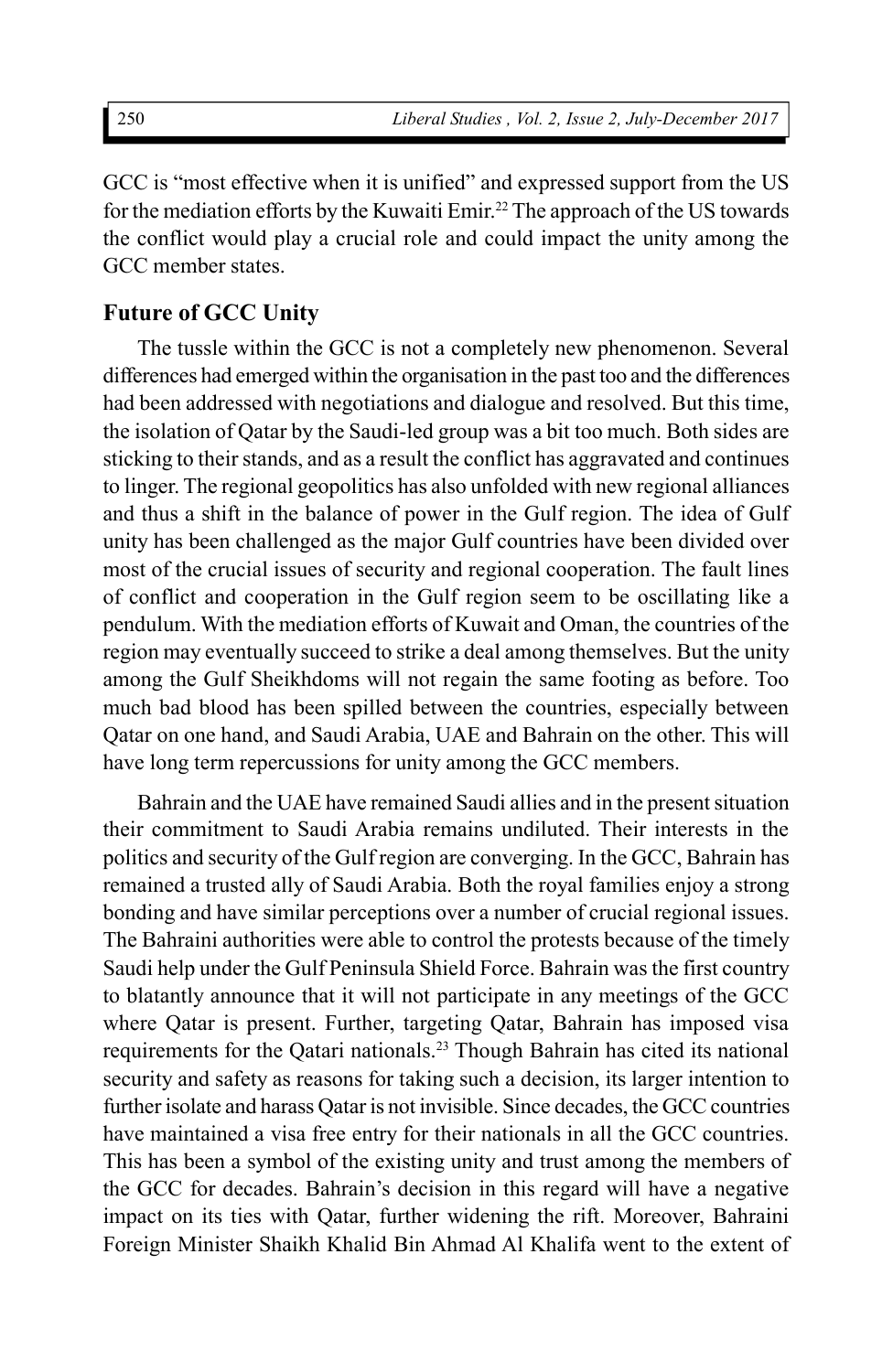saying that Qatar's membership from the six-member GCC should be suspended. He argued that suspending Qatar from the GCC is the right step to preserve the organisation.<sup>24</sup> The anger in Manama can also be gauged from the fact that Bahrain is being pressurised into filing a complaint against Qatar at the UN and the International Criminal Court (ICC) for interfering in its internal affairs by supporting terrorism and extremist forces, and supporting anti-government forces against the government in Bahrain.<sup>25</sup>

Similarly, the UAE has enjoyed a strong relationship with Saudi Arabia in this region. Both these countries have shared interests in major regional, political, and security issues. The UAE has been a key player in the decision to isolate Qatar. A major triggering factor for the announcement was a leaked email of the UAE envoy to US, Yousef Al Otaiba, revealing that, UAE, in collaboration with the Washington DC based think tank Foundation for the Defence of Democracies, was planning to organise a conference, focusing on Qatar's destructive role in the region and its support for the terrorist organisations and individuals. This generated a lot of negative emotions in Doha. UAE has also been critical of Qatar's restoration of full diplomatic ties with Iran and has urged Doha to cease its support for terrorist and extremist groups.<sup>26</sup>

While Saudi Arabia, UAE and Bahrain are trying their best to isolate Qatar, the latter on the other hand, is defying the blockade imposed by its neighbours. Two other GCC members - Kuwait and Oman – have maintained studied neutrality over the issue. Both these countries have chosen to mediate and ease the tension by bringing their neighbours to the negotiating table. In the ongoing turbulence in the Gulf region these two countries represent a saner and more moderate voice. Thus, the situation is currently moving from bad to worse because of the inflexible approach of Saudi Arabia, UAE, Bahrain and Qatar; and the unsuccessful mediation attempts by their neighbours Kuwait and Oman. Such a prolonged stalemate situation can only have a colossal effect on the future unity of the GCC as a regional organisation.

## **Conclusion**

The present crisis is reshaping the regional geopolitics in the Gulf region and it will have a severe impact on the unity of the GCC. Though the GCC has, in the past, witnessed several internal disputes among the member states, never have such differences appeared as destructive for the unity of the organisation, as the situation is unfolding now. While the GCC is undergoing a rough patch, the future unity of the organisation is a large question mark now. The stubbornness in the statements of the leaders, their respective sanctimonious positions, and their unwillingness to talk has resulted in a status-quo in the GCC. Iran and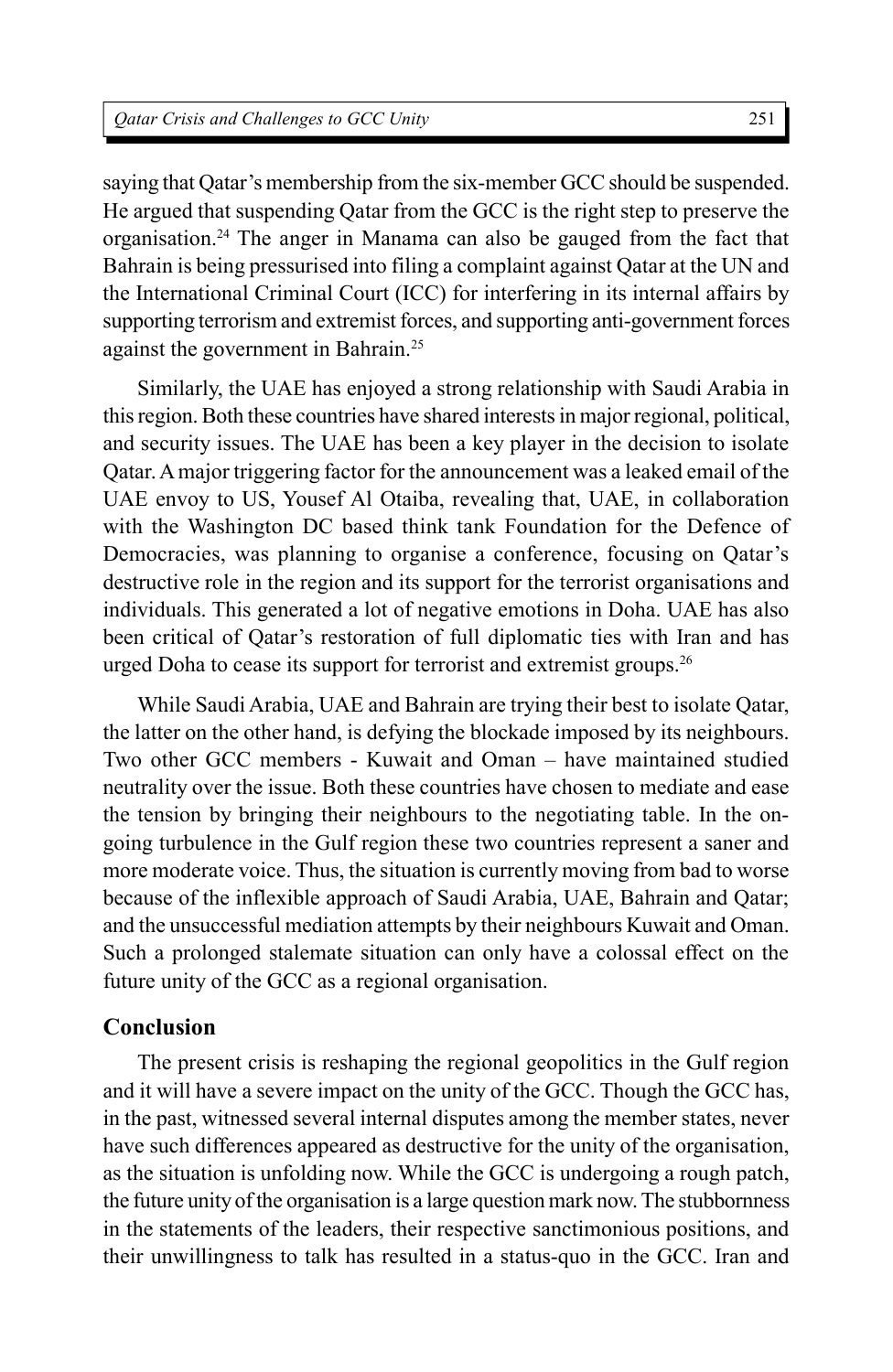Turkey – the two non-Arab players have emerged as decisive role players in the Gulf region. In the present situation, when Qatar remains isolated from its neighbours, it has found friends in Iran and Turkey who have offered political, diplomatic and economic support to deal with the situation. Both Iran and Turkey have found this as an ideal opportunity to spread their tentacles in the regional politics of the Gulf. This also changes the geopolitical situation in the Gulf region, especially in terms of the balance of power between Iran and Saudi Arabia. The entry of Iran and Turkey as potential players in the Gulf, further infuriates the 'blockading quartet' and dampens any attempt of restoring unity among the GCC member states. Oman and Kuwait have maintained neutrality and distanced themselves from the conflict. Thus, the emerging fault lines in the regional geopolitics in the Gulf region seems to be in all likelihood, a 'divided GCC' with Qatar, Iran and Turkey joining hands together vis-a-vis the 'blockading quartet'. Mediation attempts have also not paid off till now.

The unfolding situation looks depressing for the future of the relationship among the Gulf monarchies who had set an example of unity and integration of the politics, economy and security in the form of the GCC. The crisis is, ostensibly, going beyond a family feud in the tribal monarchical system of governance in Arabia and is threatening the unity among the GCC monarchies.

#### **Notes**

- 1. "How Qatar funded extremists in Syria", *Gulf News*, 09 June 2017, http://gulfnews.com/ news/gulf/qatar/how-qatar-funded-extremists-in-syria-1.2040774
- 2. "Libyan rebels receiving anti-tank weapons from Qatar", *The Guardian*, 14 April 2011, https://www.theguardian.com/world/2011/apr/14/libya-rebels-weapons-qatar
- 3. "Saudi foreign minister: Qatar must end support for Hamas, Muslim Brotherhood", *Arab News*, 06 June 2017, at http://www.arabnews.com/node/1110976/saudi-arabia
- 4. "Saudi foreign minister: Qatar must End Support for Hamas, Muslim Brotherhood", *Arab News*, 06 June 2017, at http://www.arabnews.com/node/1110976/saudi-arabia
- 5. "The UAE Minister of State for Foreign Affairs, Dr Anwar Gargash said the crisis with Qatar is "not about regime change as the emir of Kuwait visits the UAE for talks", *The National*, 07 June 2017, https://www.thenational.ae/world/1.32785?videoId= 5587256436001
- 6. "Qatar calls for 'dialogue' to resolve Gulf crisis", *The Peninsula*, 05 July 2017, https:// www.thepeninsulaqatar.com/article/05/07/2017/Qatar-calls-for-dialogue-to-resolve-Gulfcrisis
- 7. See the statement by the Qatari Foreign Minister Sheikh Mohammed bin Abdul Rahman Al Thani, "Foreign Minister: Any Threat to Region Is Threat to Qatar", Ministry of Foreign Affairs, State of Qatar, 05 July 2017, at https://www.mofa.gov.qa/en/all-mofa-news/details/ 2017/07/05/foreign-minister-any-threat-to-region-is-threat-to-qatar
- 8. "Qatar calls for 'dialogue' to resolve Gulf crisis", *The Peninsula*, 05 July 2017, at https:/ /www.thepeninsulaqatar.com/article/05/07/2017/Qatar-calls-for-dialogue-to-resolve-Gulfcrisis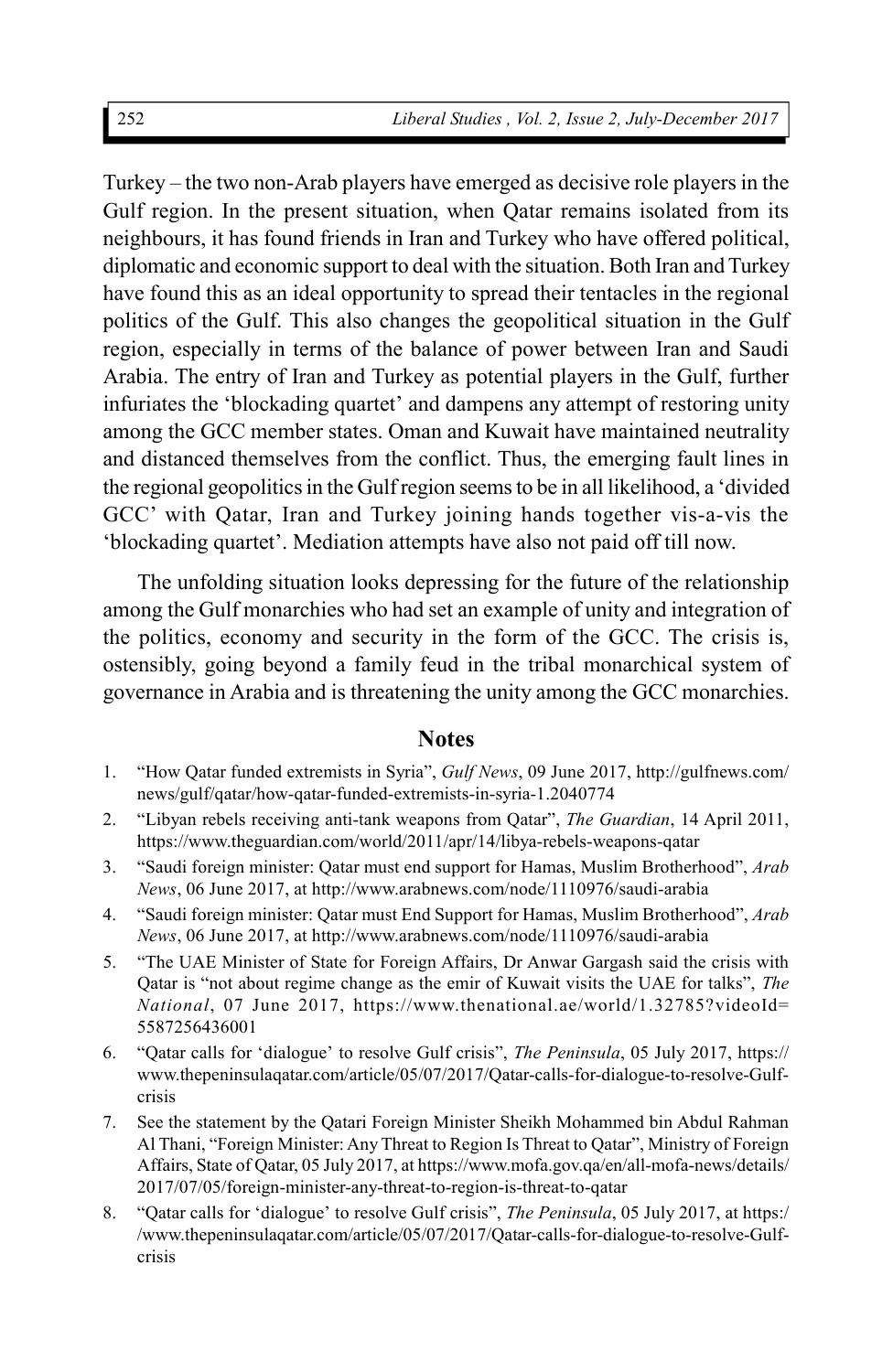- 9. See the full list of demands at "Arab states issue 13 demands to end Qatar-Gulf crisis", *Al Jazeera*, 12 July 2017, at http://www.aljazeera.com/news/2017/06/arab-states-issue-listdemands-qatar-crisis-170623022133024.html
- 10. Statement by the Qatari Foreign Minister, "Qatar given 48 more hours to accept demands", *Al Jazeera*, 03 July 2017, http://www.aljazeera.com/news/2017/07/qatar-formally-respondsaudi-led-list-monday-170702202036876.html
- 11. "Qatari Emir: Our sovereignty is a red line", *Al Jazeera*, 30 October 2017, http:// www.aljazeera.com/news/2017/10/qatar-emir-blockading-countries-regime-change-171029194842654.html
- 12. Giorgio Cafiero, "Qatar and Oman's Shared Interests", *LobeLog*, 12 September 2017, https://lobelog.com/qatar-and-omans-shared-interests/
- 13. "Iran sending 1,100 tonnes of food to Qatar daily", PressTV, 22 June 2017, http:// www.presstv.com/Detail/2017/06/22/526202/Iran-sending-1100-tonnes-of-food-to-Qatardaily
- 14. "Qatar Foreign Minister: Blockade pushing it closer to Iran economically", *Reuters*, 25 September 2017, https://www.reuters.com/article/us-gulf-qatar-france-iran/qatar-foreignminister-blockade-pushing-it-closer-to-iran-economically-idUSKCN1C01AB
- 15. "Boycott of Qatar will last 'as long as it takes,' says Bahrain's foreign minister, but there may be legal action in the works", *The National*, 24 September 2017, https:// www.thenational.ae/world/mena/boycott-of-qatar-will-last-as-long-as-it-takes-saysbahrain-s-foreign-minister-but-there-may-be-legal-action-in-the-works-1.661053
- 16. *Ibid.*
- 17. "Qatar's Emir Tamim: We are comfortable with our growing Iran relations", *Al Arabiya*, 04 October 2017, https://english.alarabiya.net/en/News/gulf/2017/10/04/Qatar-s-Emir-Tamim-We-are-comfortable-with-our-growing-ties-to-Iran.html
- 18. "Erdoðan urges Saudi king to solve Qatar row", *Hurriyet Daily News*, 13 June 2017, http:/ /www.hurriyetdailynews.com/erdogan-urges-saudi-king-to-solve-qatar-row- .aspx?PageID=238&NID=114259&NewsCatID=510
- 19. "Turkey signs deal to deploy forces in Qatar", *Hurriyet Daily News*, 28 April 2016, http:/ /www.hurriyetdailynews.com/turkey-signs-deal-to-deploy-forces-inqatar.aspx?pageID=238&nID=98488&NewsCatID=510
- 20. For a detailed analysis of Turkey-Iran relations see Nihat Ali Özcan and Özgür Özdamar, "Uneasy Neighbors: Turkish-Iranian Relations Since the 1979 Islamic Revolution", *Middle East Policy*, Vol. 17, No. 3, Fall 2010, pp. 101-118.
- 21. "Turkish MFA spokesman slams Iranian counterpart's remarks, says Iran's gov't 'drives refugees to battlefield'", *Daily Sabah*, 20 February 2017, https://www.dailysabah.com/ diplomacy/2017/02/20/turkish-mfa-spokesman-slams-iranian-counterparts-remarks-saysirans-govt-drives-refugees-to-battlefield
- 22. "Remarks with Qatari Foreign Minister Sheikh Mohammed bin Abdulrahman al-Thani", US Department of State, 22 October 2017, https://www.state.gov/secretary/remarks/2017/ 10/274999.htm
- 23. "Bahrain imposes visas on Qataris, Qatar residents", *Gulf News*, 31 October 2017, http:// gulfnews.com/news/gulf/qatar/qatar-crisis/bahrain-imposes-visas-on-qataris-qatarresidents-1.2116551
- 24. "Bahrain calls for freezing Qatar GCC membership", *Gulf News*, 30 October 2017, http:/ /gulfnews.com/news/gulf/bahrain/bahrain-calls-for-freezing-qatar-gcc-membership-1.2115420